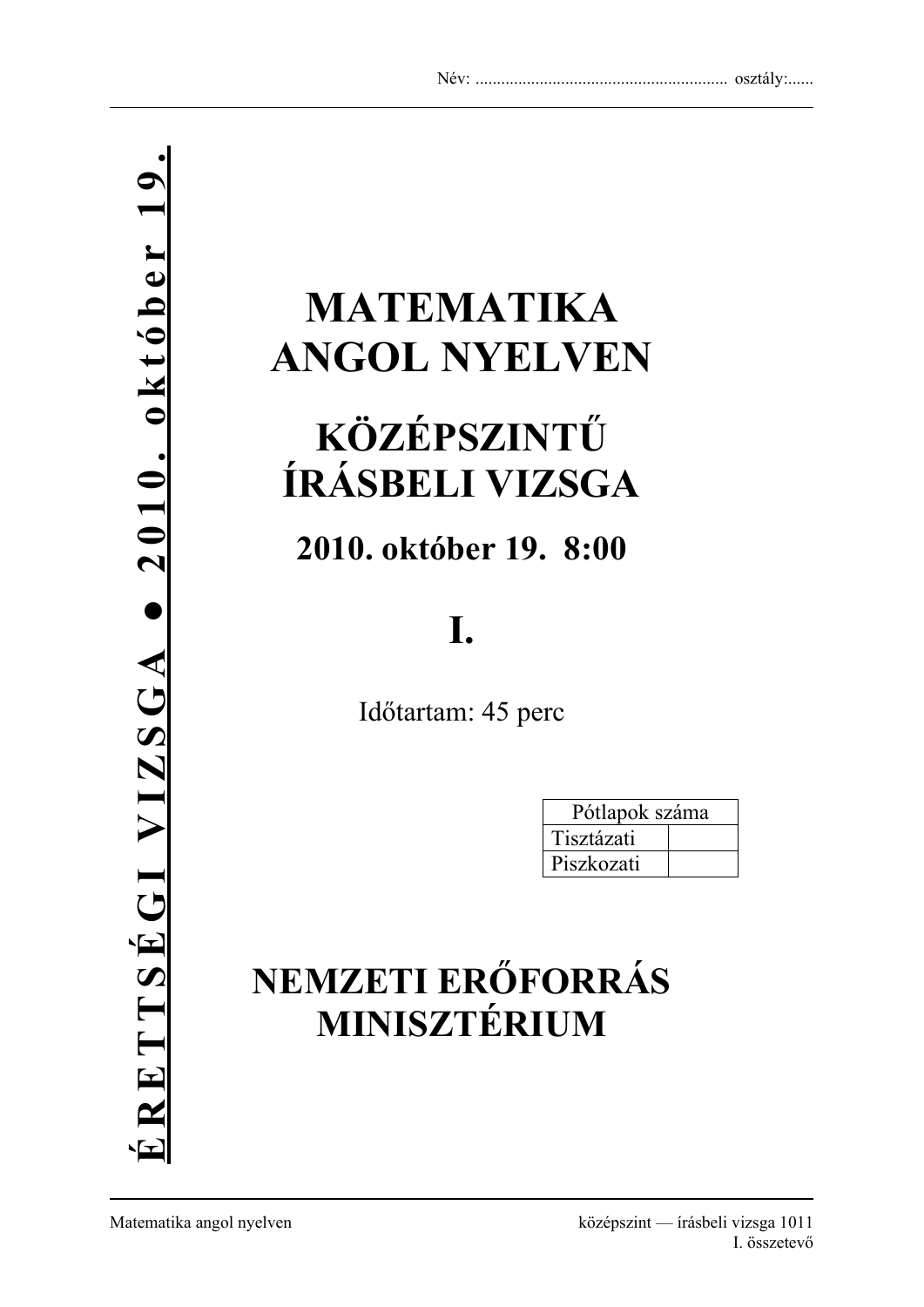### **Instructions to candidates**

- 1. The time allowed for this examination paper is 45 minutes. When that time is over, you will have to stop working.
- 2. You may solve the problems in any order.
- 3. In solving the problems, you are allowed to use a calculator that cannot store and display textual information. You are also allowed to use any book of four-digit data tables. The use of any other electronic devices, or printed or written material is forbidden!
- 4. **Write the final answers in the appropriate frames.** You are only required to write down details of the reasoning where you are instructed by the problem to do so.
- 5. Write in pen. The examiner is instructed not to mark anything in pencil, other than diagrams. Diagrams are also allowed to be drawn in pencil. If you cancel any solution or part of a solution by crossing it over, it will not be assessed.
- 6. Only one solution to each problem will be assessed. In the case of more than one attempt to solve a problem, indicate clearly which attempt you wish to be marked.
- 7. Please **do not write anything in the grey rectangles.**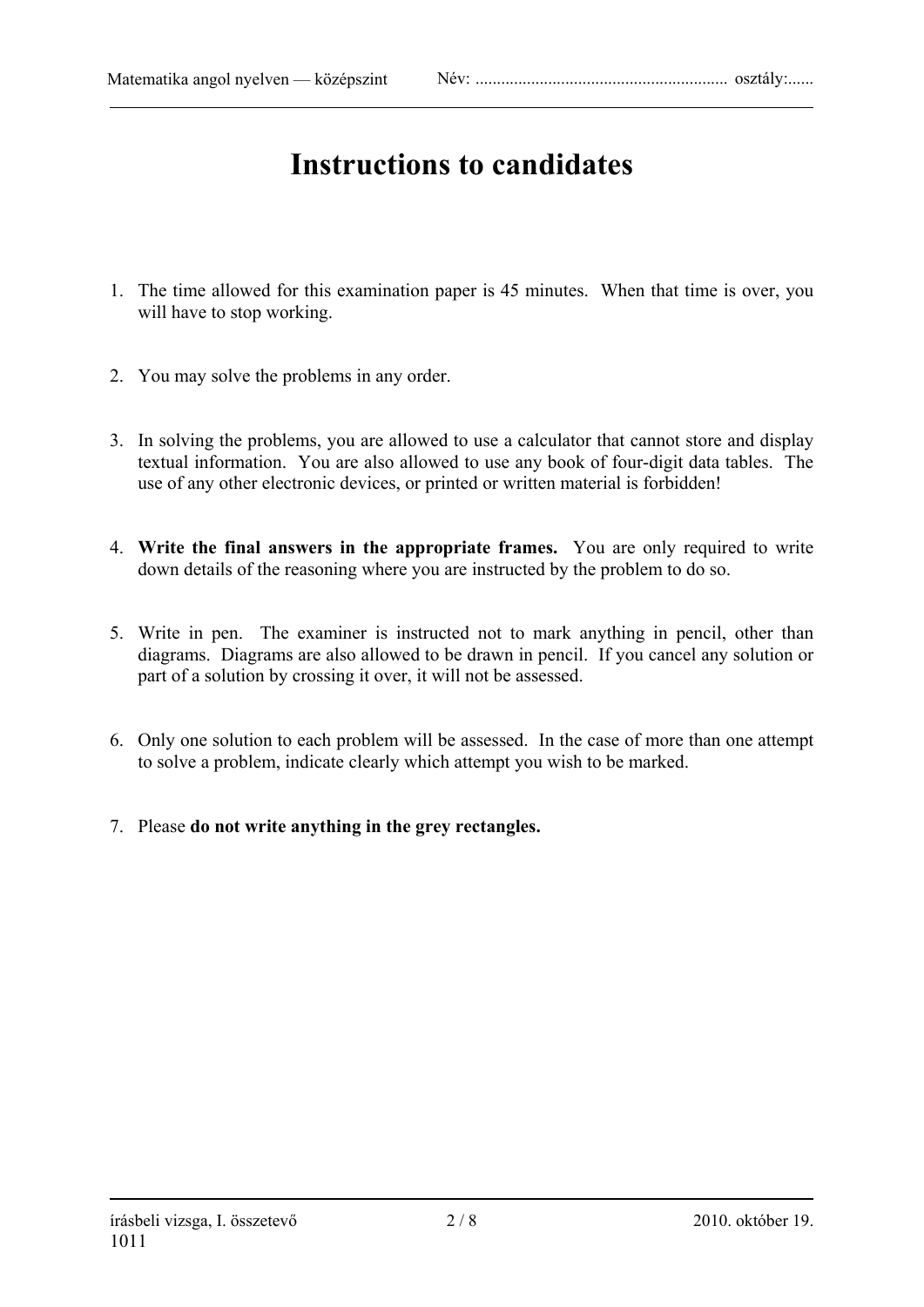**1.** The sets A and B are  $A = \{a; b; c; d\}$  and  $B = \{a; b; d; e; f\}$ . List the elements of the sets  $A \cap B$  and  $A \cup B$ .

| $A \cap B = \{$ | 1 point |  |
|-----------------|---------|--|
| $A \cup B = \{$ | 1 point |  |

**2.** Each member of a group of friends sent an SMS text message to each of the other members of the group. Given that everyone sent 11 SMS messages, find the number of messages they sent altogether.

| <b>SMS</b> texts were sent altogether. | 2 points |  |
|----------------------------------------|----------|--|
|----------------------------------------|----------|--|

**3.** The equations of three straight lines are as follows:

e: 
$$
y = -2x + 3
$$
  
f:  $y = ax - 1$   
g:  $y = bx - 4$ 

(*a* and *b* denote real numbers.)

What should be the value of *a* so that lines *e* and *f* are parallel? What number does *b* denote if line *g* is perpendicular to line *e*?

| $a =$ | 1 point  |
|-------|----------|
| $b =$ | 2 points |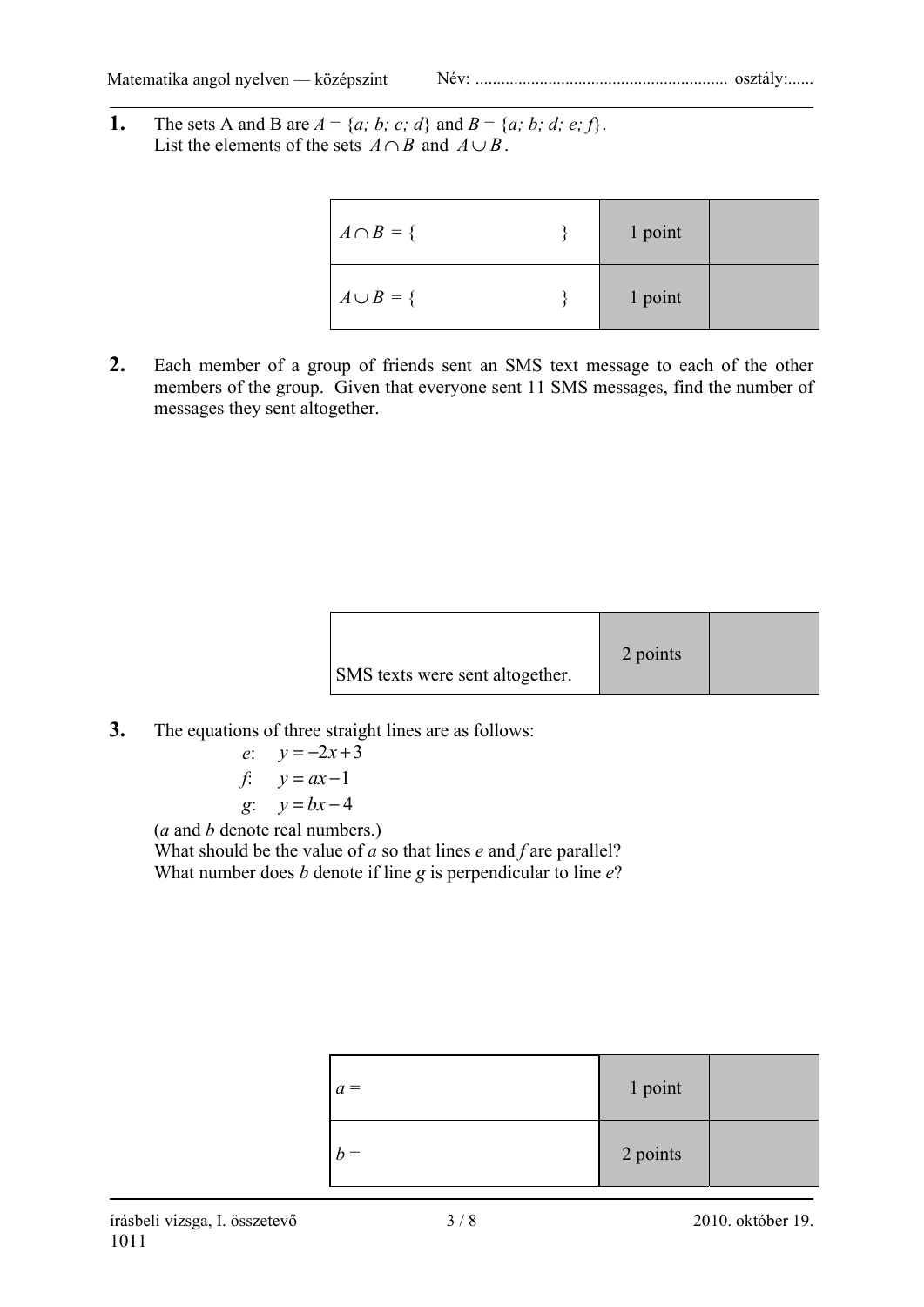**4.** For what real numbers *x* is the expression  $\sqrt{\frac{1}{2x+7}}$ *x* + meaningful?

| The expression is meaningful if | 2 points |  |
|---------------------------------|----------|--|
|                                 |          |  |

**5.** What real numbers may *a* denote if the function  $x \mapsto a^x$  defined on the set of real numbers is strictly increasing?

|  | 2 points |
|--|----------|
|--|----------|

**6.** Select those elements of the set *A* that satisfy the equation  $\sqrt{x^2} = -x$ .  $A = \{-1; 0; 1; 2; 3\}$ 

| The elements of set $\Lambda$ satisfying<br>the equation: | 2 points |  |
|-----------------------------------------------------------|----------|--|
|                                                           |          |  |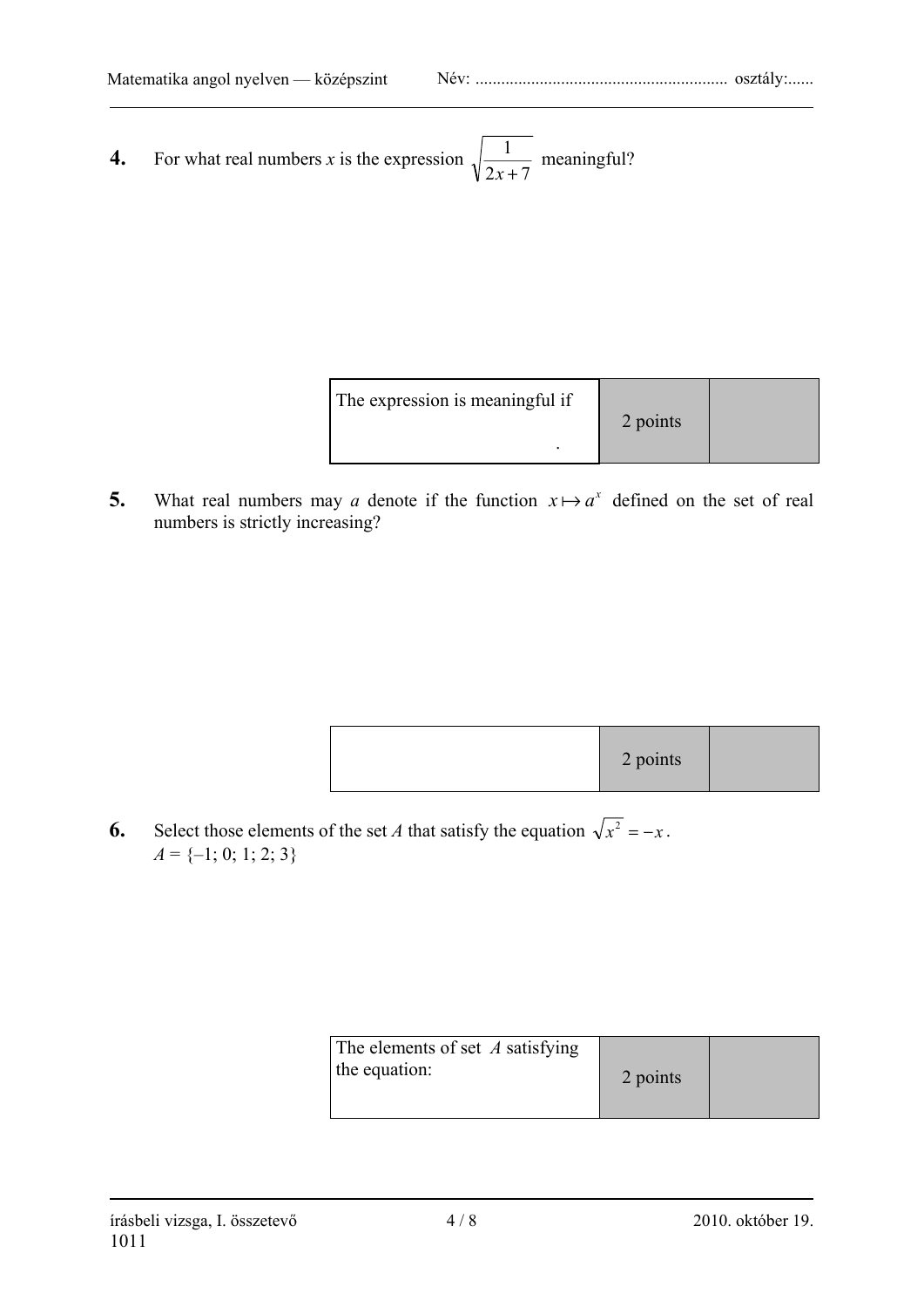**7.** Consider the right-angled triangle in which the length of the hypotenuse is 1, and the length of the leg adjacent to the acute angle  $\alpha$  is sin $\alpha$ . What is the measure of the angle  $\alpha$ ? Explain your answer.

|            | 2 points |  |
|------------|----------|--|
| $\alpha =$ | 1 point  |  |

- **8.** For each of the statements below, decide whether it is true or false.
	- I. Every prime number is odd.
	- II. There exists an odd prime number.
	- III. Every whole number is a rational number.
	- IV. There is an irrational number that can be expressed as the ratio of two whole numbers.

| $\mathrm{I}$ : | 1 point |  |
|----------------|---------|--|
| $II$ .:        | 1 point |  |
| $III$ .:       | 1 point |  |
| IV:            | 1 point |  |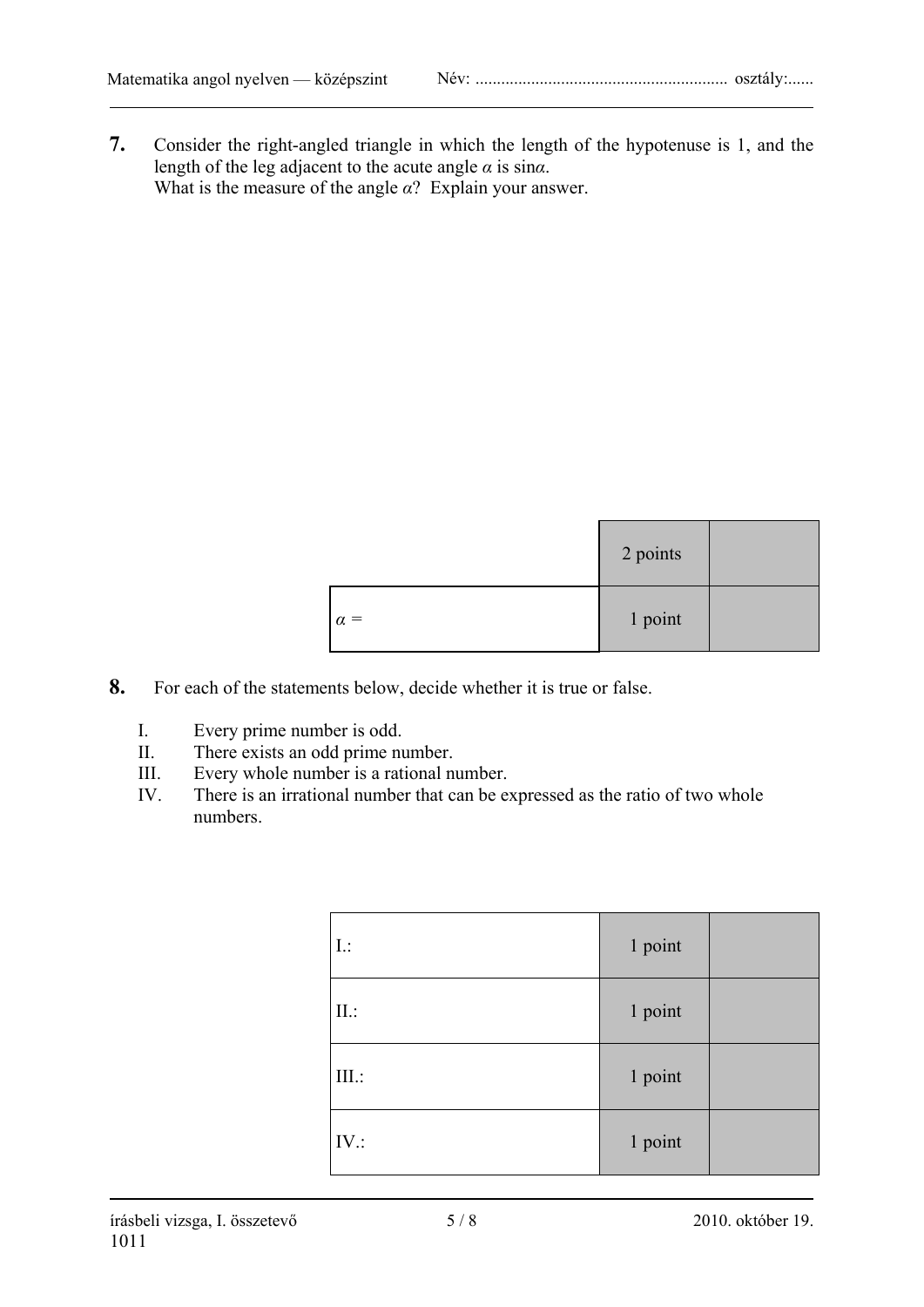**9.** *b*, *c* and *d* denote positive numbers. Given that  $\lg b = \frac{\lg c - \lg d}{3}$ , express *b* from the equality without using the logarithms of *c* and *d*.

| $\overline{a}$ | 2 points |
|----------------|----------|
|----------------|----------|

**10.** Write down a formula that defines the rule of assignment of a function on the set of real numbers, such that the function has an absolute maximum. State the point where the maximum of the function occurs.

| $x \mapsto$       | 2 points |  |
|-------------------|----------|--|
| Maximum occurs at | 1 point  |  |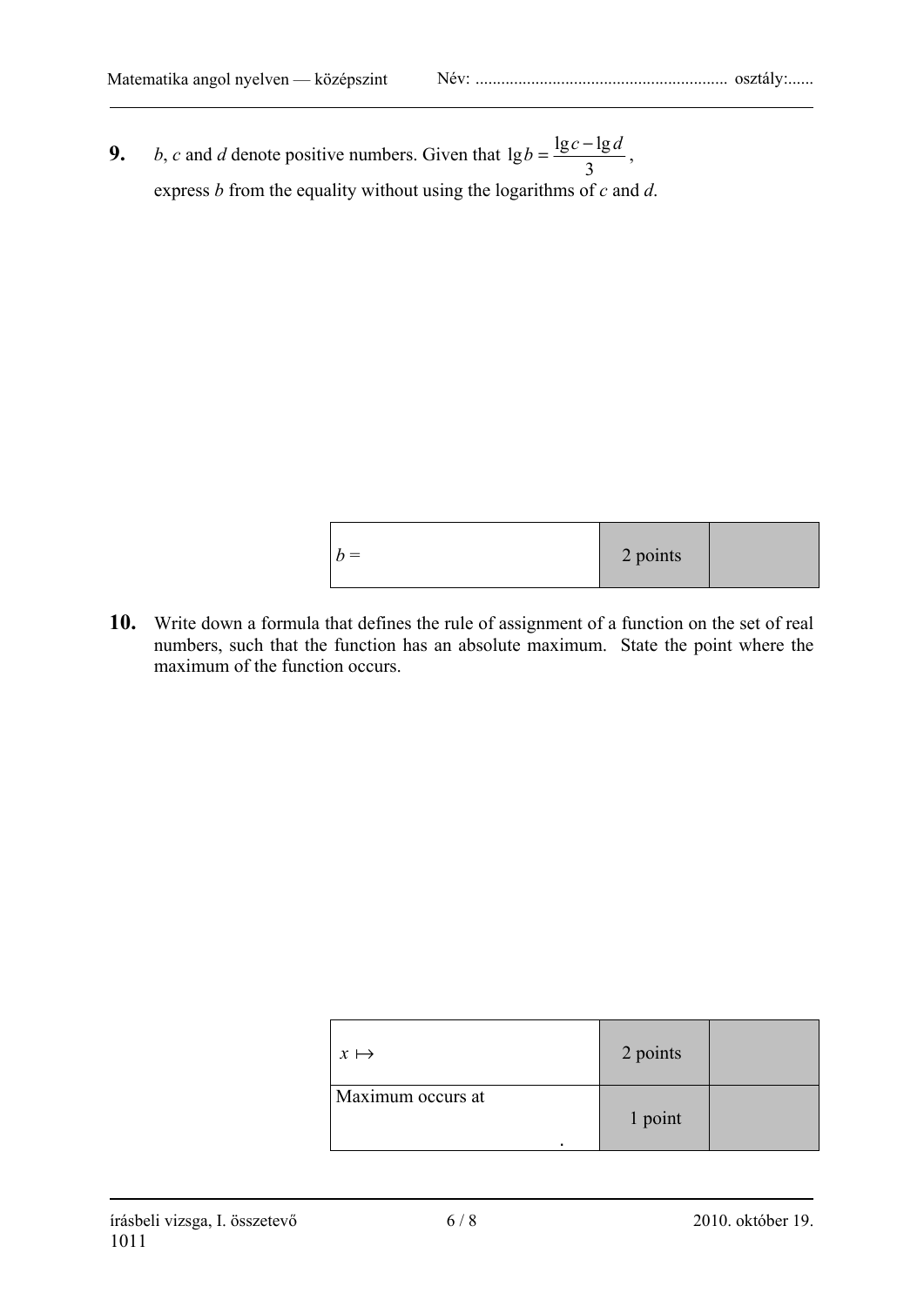**11.** Kata, Mari, Réka and Bence are the four members of the newly elected leadership of the student union. Before their election, Kata knew three members of the group of four, Réka and Bence each knew two, and Mari only knew one. (Acquaintances are mutual.) Draw a graph representing the acquaintances of the group of the four student leaders before their election.

| The graph of acquaintances: | 2 points |  |
|-----------------------------|----------|--|
|-----------------------------|----------|--|

**12.** A circle intersects the *x*-axis at the points (1; 0) and (7; 0). Given that the centre of the circle lies on the line  $y = x$ , find the coordinates of the centre. Explain your answer.

|  |  | $y_{\spadesuit}$ |  |  |  |  |  |  |  |                      |
|--|--|------------------|--|--|--|--|--|--|--|----------------------|
|  |  |                  |  |  |  |  |  |  |  |                      |
|  |  |                  |  |  |  |  |  |  |  |                      |
|  |  |                  |  |  |  |  |  |  |  |                      |
|  |  |                  |  |  |  |  |  |  |  |                      |
|  |  |                  |  |  |  |  |  |  |  |                      |
|  |  |                  |  |  |  |  |  |  |  |                      |
|  |  |                  |  |  |  |  |  |  |  |                      |
|  |  |                  |  |  |  |  |  |  |  | $\overrightarrow{x}$ |
|  |  |                  |  |  |  |  |  |  |  |                      |
|  |  |                  |  |  |  |  |  |  |  |                      |
|  |  |                  |  |  |  |  |  |  |  |                      |
|  |  |                  |  |  |  |  |  |  |  |                      |

|                                | 2 points |  |
|--------------------------------|----------|--|
| The coordinates of the centre: | 1 point  |  |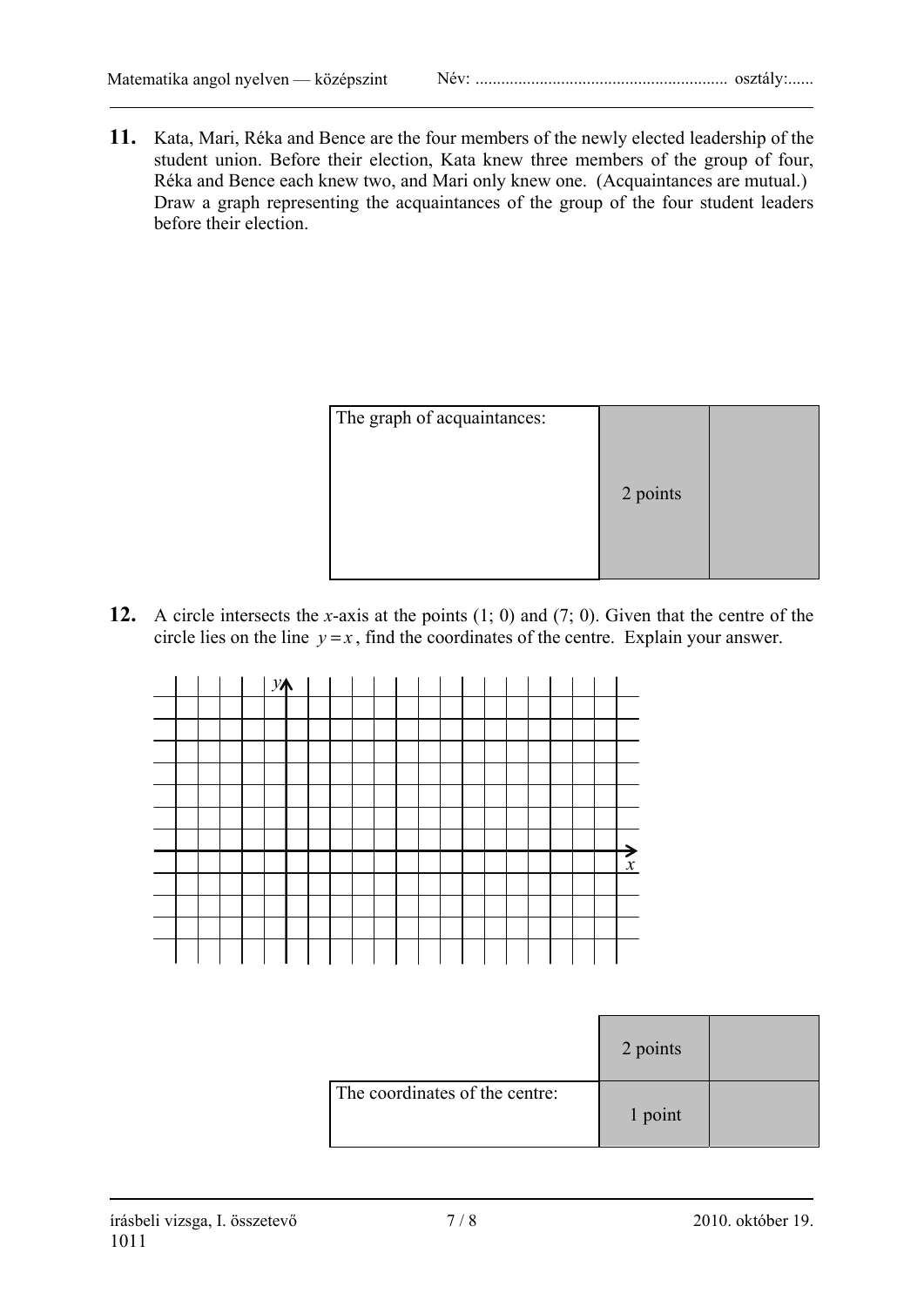|        |              | maximum        | points  |
|--------|--------------|----------------|---------|
|        |              | score          | awarded |
|        | Question 1   | 2              |         |
|        | Question 2   | $\overline{2}$ |         |
|        | Question 3   | 3              |         |
|        | Question 4   | $\overline{2}$ |         |
|        | Question 5   | $\overline{2}$ |         |
| Part I | Question 6   | $\overline{2}$ |         |
|        | Question 7   | 3              |         |
|        | Question 8   | $\overline{4}$ |         |
|        | Question 9   | $\overline{2}$ |         |
|        | Question 10  | 3              |         |
|        | Question 11  | 2              |         |
|        | Question 12  | 3              |         |
|        | <b>TOTAL</b> | 30             |         |

date examiner

|                            | score attained,<br>rounded to integer<br>(pontszáma<br>egész számra<br>kerekítve) | integer score<br>entered in program<br>(programba beírt<br>egész pontszám) |
|----------------------------|-----------------------------------------------------------------------------------|----------------------------------------------------------------------------|
| Part I<br>(I. rész)        |                                                                                   |                                                                            |
| examiner<br>(javító tanár) |                                                                                   | registrar<br>(jegyző)                                                      |

\_\_\_\_\_\_\_\_\_\_\_\_\_\_\_\_\_\_\_\_\_\_\_\_\_\_\_\_\_\_\_\_\_\_\_\_\_\_\_\_\_\_\_\_\_\_\_\_\_\_\_\_\_\_\_\_\_\_\_\_\_\_\_\_\_\_\_\_\_\_\_\_\_\_

date (dátum)

date (dátum)

Remarks.

1. If the candidate has started working on Part II of the written examination, then this table and the signature section remain blank.

2. Fill out the table and signature section if the examination is interrupted during Part I or it does not continue with Part II.

Megjegyzések:

1. Ha a vizsgázó a II. írásbeli összetevő megoldását elkezdte, akkor ez a táblázat és az aláírási rész üresen marad!

2. Ha a vizsga az I. összetevő teljesítése közben megszakad, illetve nem folytatódik a II. összetevővel, akkor ez a táblázat és az aláírási rész kitöltendő!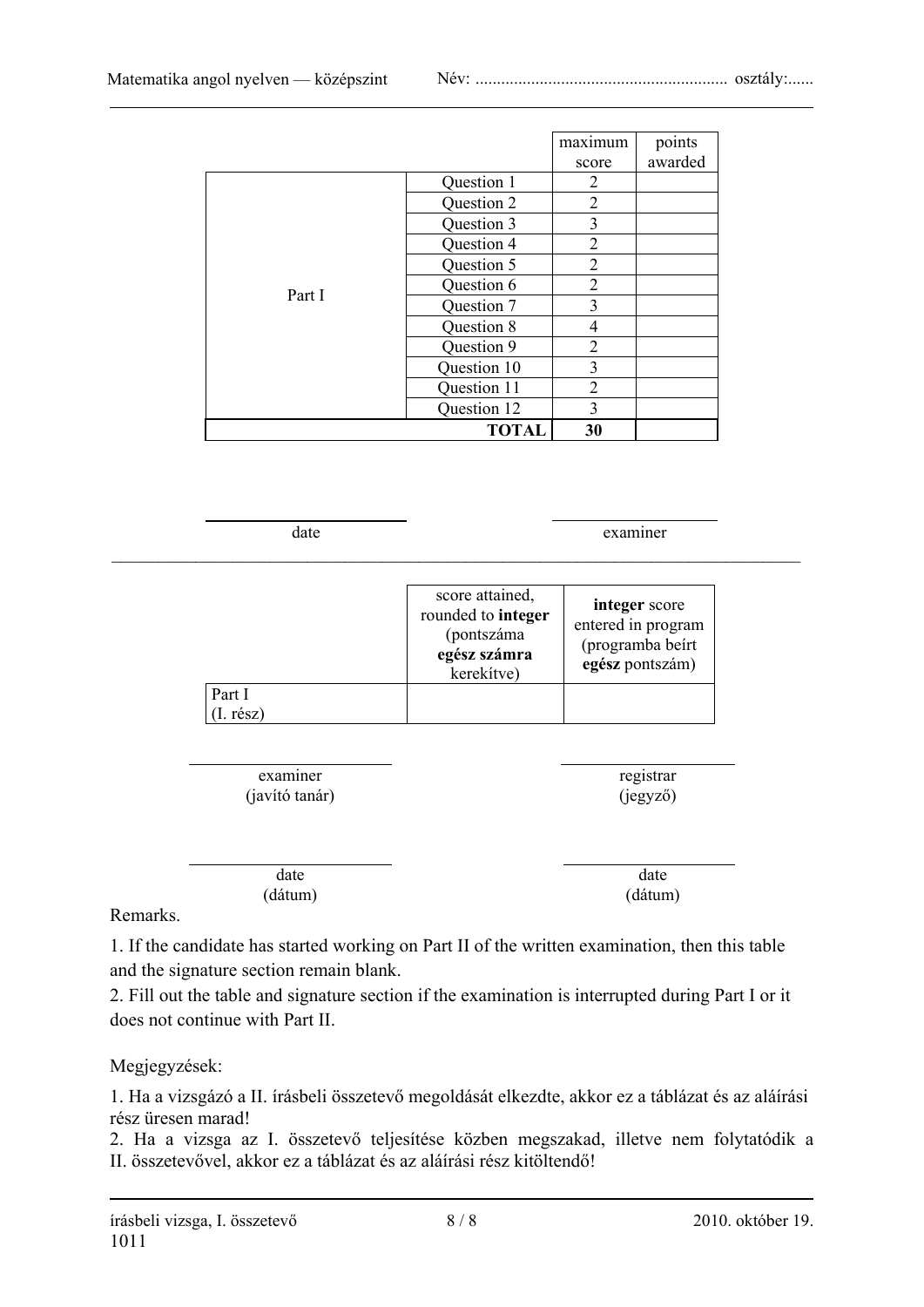# **MATEMATIKA ANGOL NYELVEN**

## **KÖZÉPSZINTŰ ÍRÁSBELI VIZSGA**

### **2010. október 19. 8:00**

## **II.**

Időtartam: 135 perc

| Pótlapok száma |  |  |  |  |
|----------------|--|--|--|--|
| Tisztázati     |  |  |  |  |
| Piszkozati     |  |  |  |  |

## **NEMZETI ERŐFORRÁS MINISZTÉRIUM**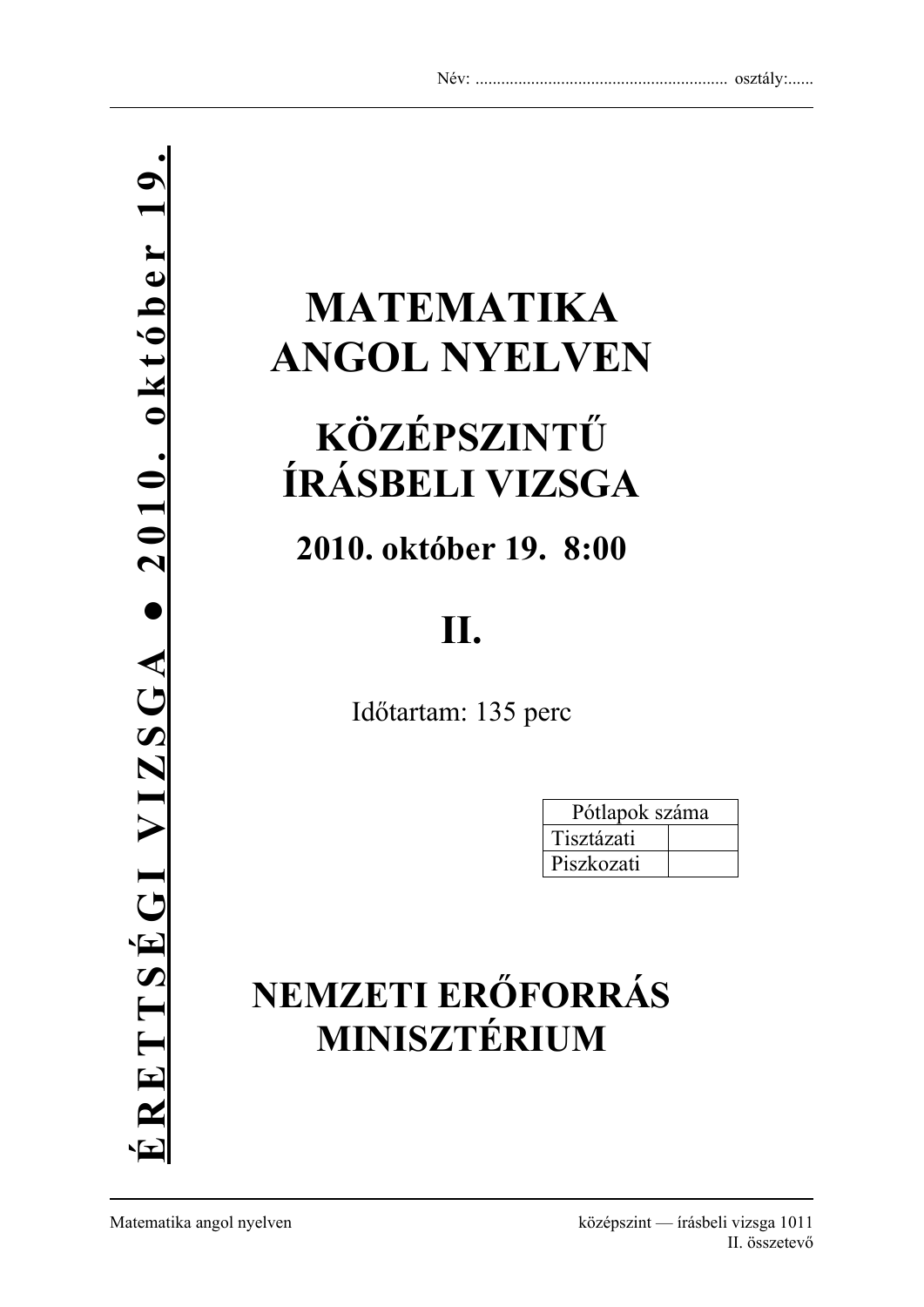| Matematika angol nyelven — középszint |  |  |
|---------------------------------------|--|--|
|---------------------------------------|--|--|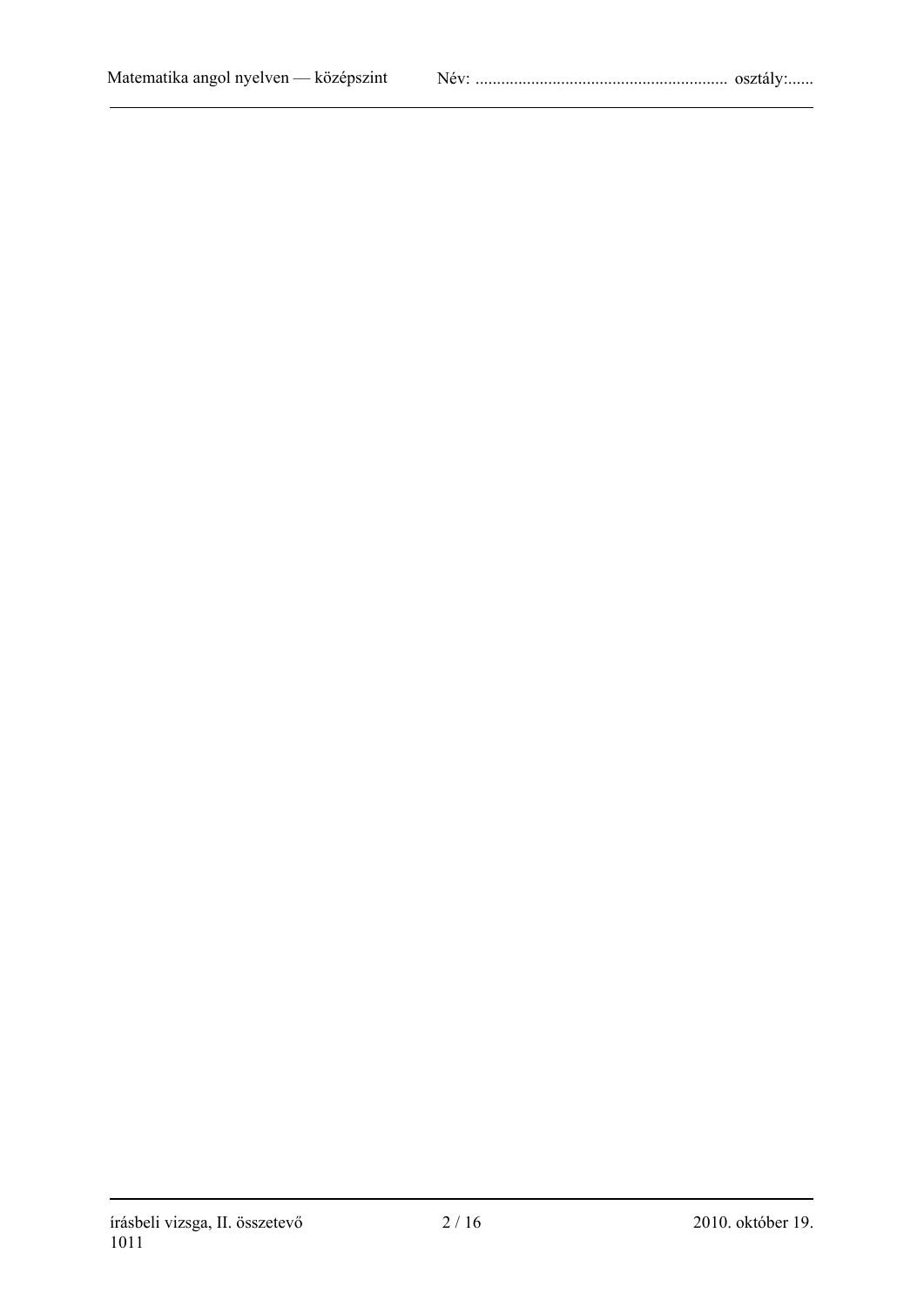### **Instructions to candidates**

- 1. The time allowed for this examination paper is 135 minutes. When that time is over, you will have to stop working.
- 2. You may solve the problems in any order.
- 3. In part **B**, you are only required to solve two out of the three problems**. When you have finished the examination paper, write in the square below the number of the problem NOT selected.** *If it is not clear* for the examiner which problem you do not want to be assessed, then problem 18 will not be assessed.



- 4. In solving the problems, you are allowed to use a calculator that cannot store and display textual information. You are also allowed to use any book of four-digit data tables. The use of any other electronic devices, or printed or written material is forbidden!
- 5. **Always write down the reasoning used in obtaining the answers, since a large part of the attainable points will be awarded for that.**
- 6. **Make sure that the calculations of intermediate results can also be followed.**
- 7. In solving the problems, theorems studied and given a name in class (e.g. the Pythagorean theorem or the altitude theorem) do not need to be stated precisely. It is enough to refer to them by the name, *but their applicability needs to be briefly explained.*
- 8. Always state the final result (the answer to the question of the problem) in words, too.
- 9. Write in pen. The examiner is instructed not to mark anything in pencil, other than diagrams. Diagrams are also allowed to be drawn in pencil. If you cancel any solution or part of a solution by crossing it over, it will not be assessed.
- 10. Only one solution to each problem will be assessed. In the case of more than one attempt to solve a problem, **indicate clearly** which attempt you wish to be marked.
- 11. Please **do not write anything in the grey rectangles.**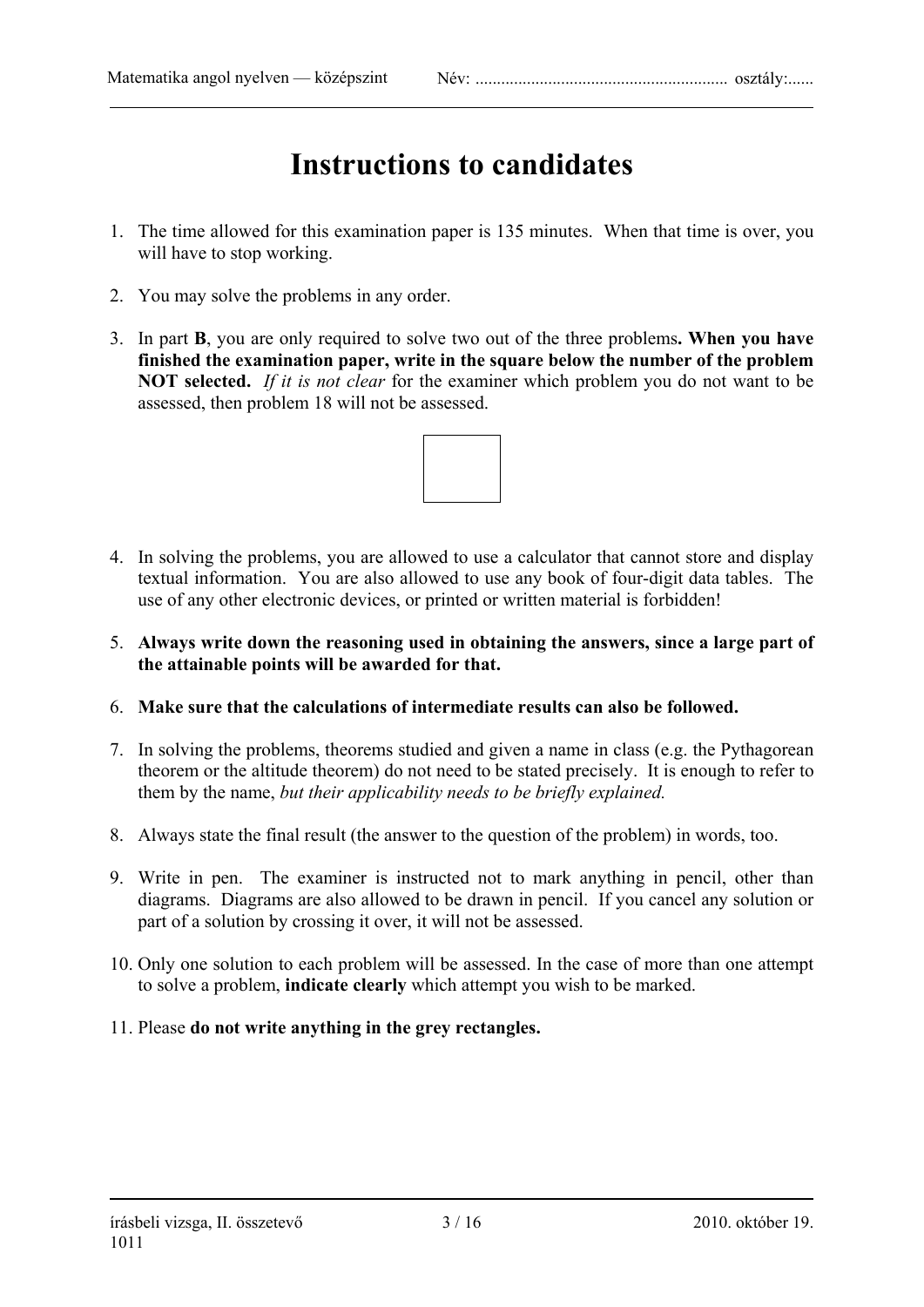#### **A**

**13.** Solve the following inequalities on the set of real numbers.

a) 
$$
x - \frac{x-1}{2} > \frac{x-3}{4} - \frac{x-2}{3}
$$
;

**b)** 
$$
-3x^2 - 1 \le -4
$$
.

For each inequality, represent the set of solutions on the number line.

| a)           | 5 points  |  |
|--------------|-----------|--|
| $\mathbf{b}$ | 7 points  |  |
| <b>T.:</b>   | 12 points |  |

a)

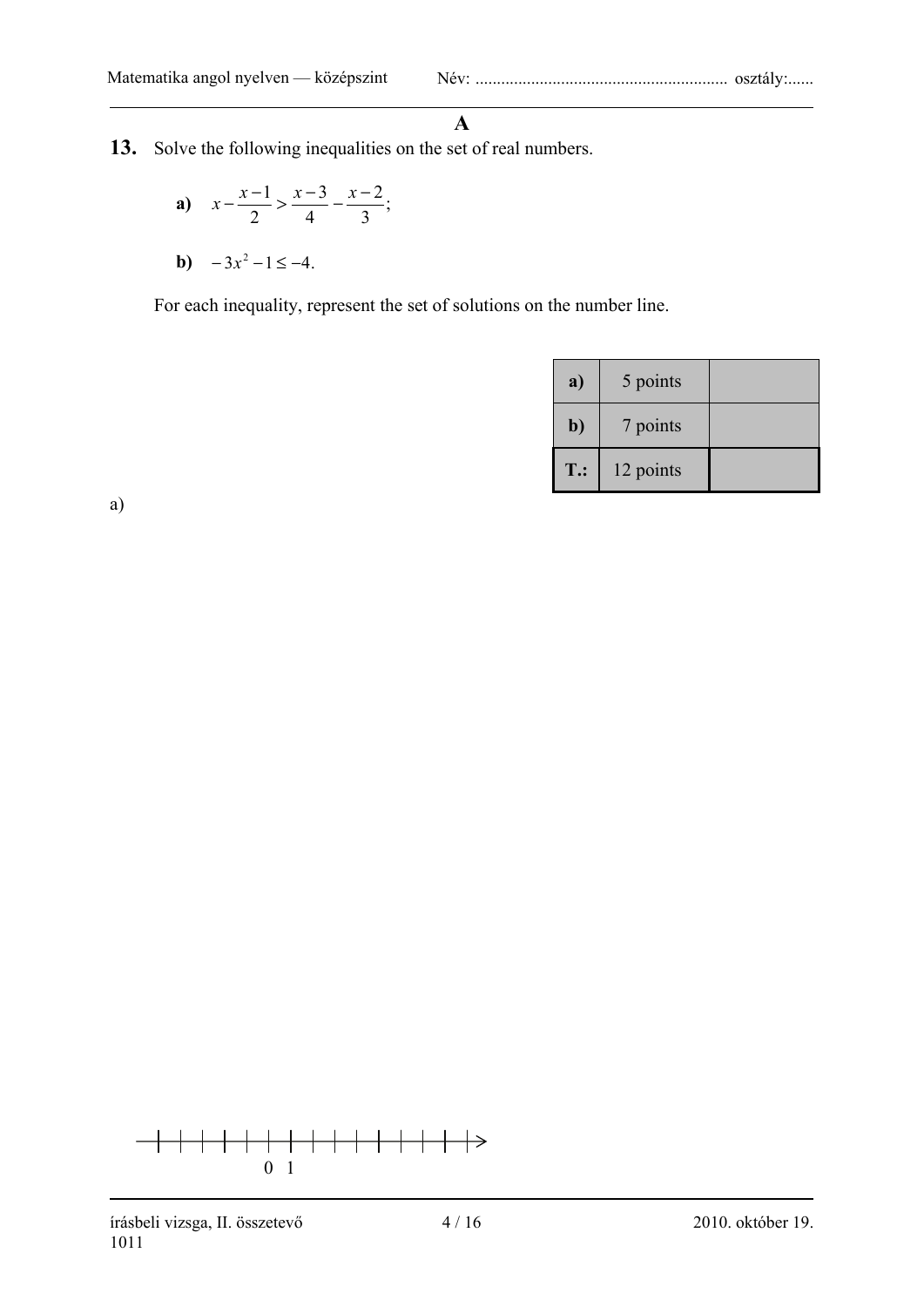b)

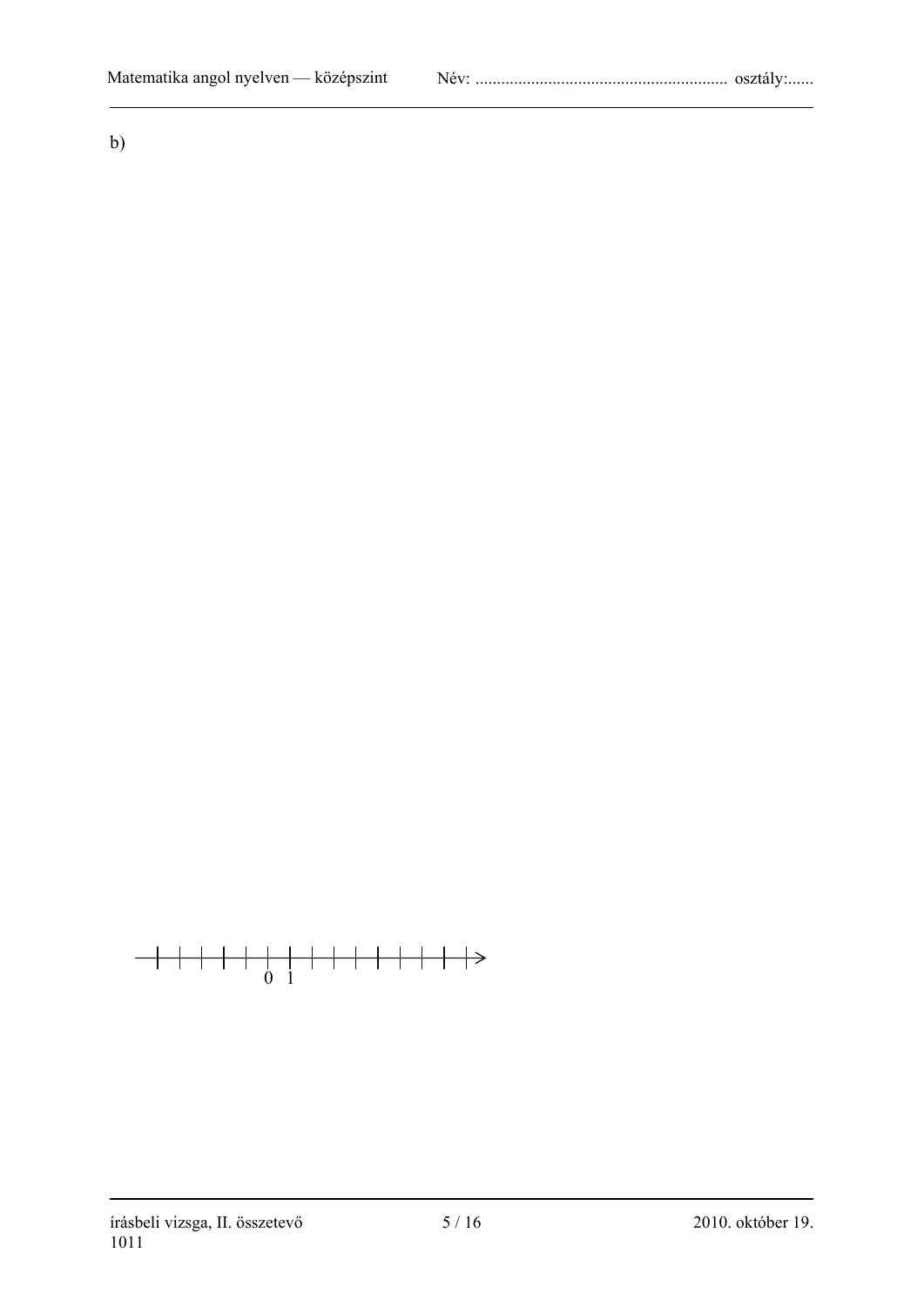**14.** Milk is delivered to schools in waxed paper cartons shaped like a pyramid. (See the figure below, where  $CA = CB = CD$ .)



The box can hold 2.88 dl of milk.

- **a)** Calculate the lengths of the edges of the pyramid. Give your answers in centimetres, rounded to the nearest whole.
- **b)** Find the surface area of the paper box. Give your answer in  $cm<sup>2</sup>$ , rounded to the nearest whole.

| a)     | 8 points  |  |
|--------|-----------|--|
| b)     | 4 points  |  |
| $T$ .: | 12 points |  |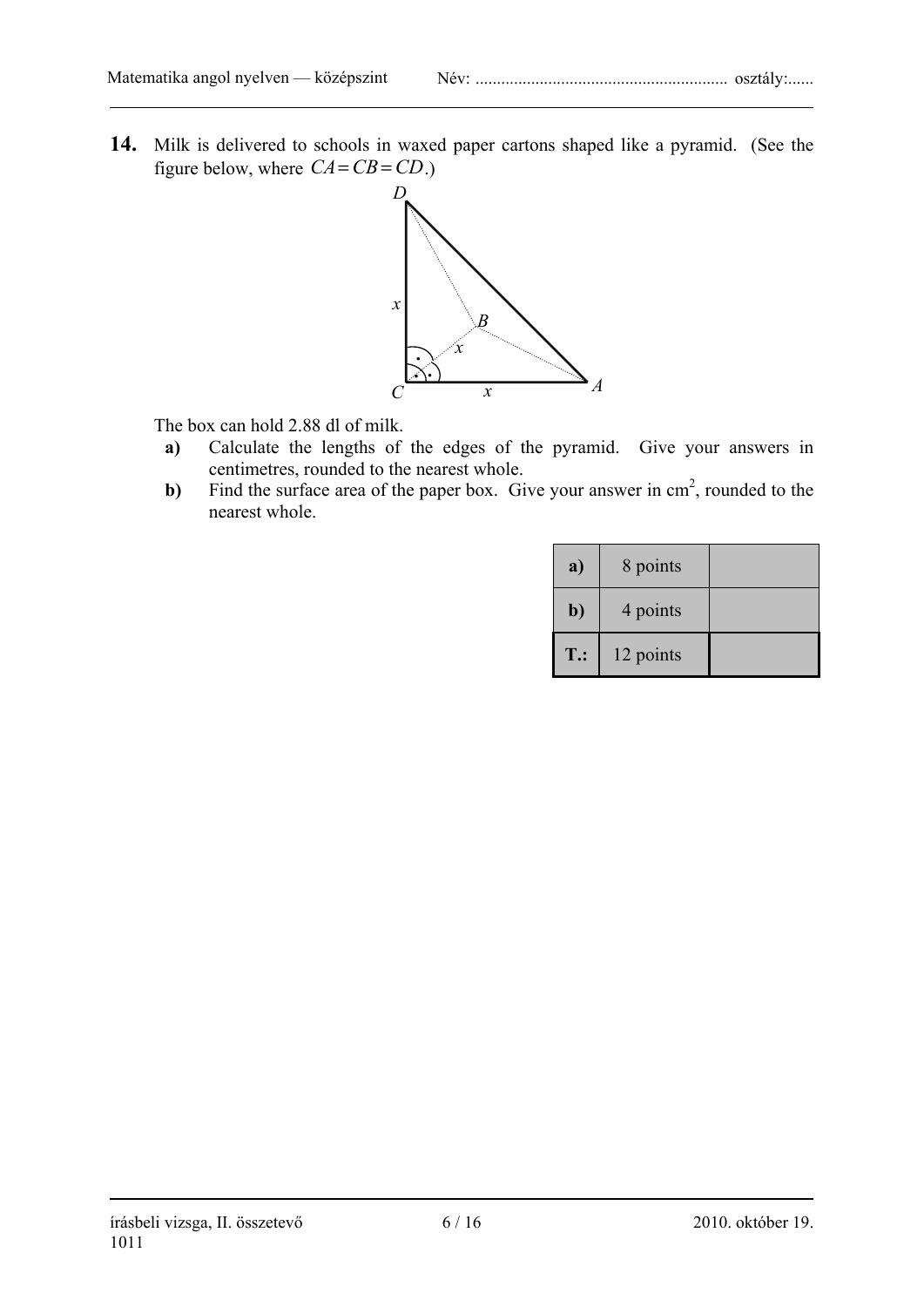| Matematika angol nyelven — középszint |  |  |
|---------------------------------------|--|--|
|---------------------------------------|--|--|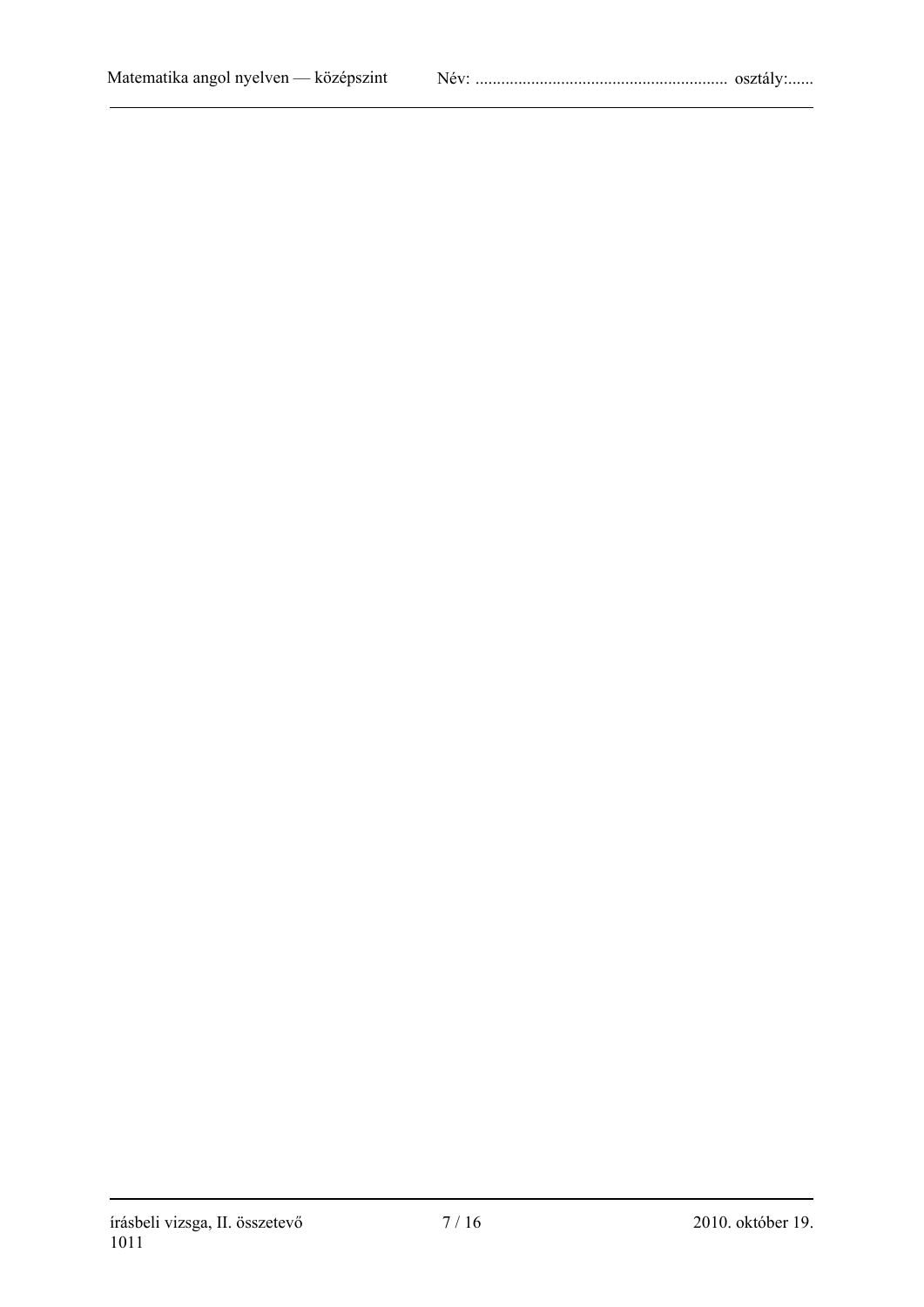- **15.** In a game of dice, a **round** consists of **rolling a die twice** in a row. Each roll scores 1 point if it is a four or a five and no points otherwise. The score awarded for a **round** is the sum of the scores for the two rolls.
	- **a)** What is the probability that 1 point is scored in a **round**, and it is awarded for the first roll?
	- **b)** Which of the following is more probable:
		- that a player scores some point in a **round**, or
		- that a player scores no points in a **round**?

| a)           | 5 points  |  |
|--------------|-----------|--|
| $\mathbf{b}$ | 7 points  |  |
| $T$ .:       | 12 points |  |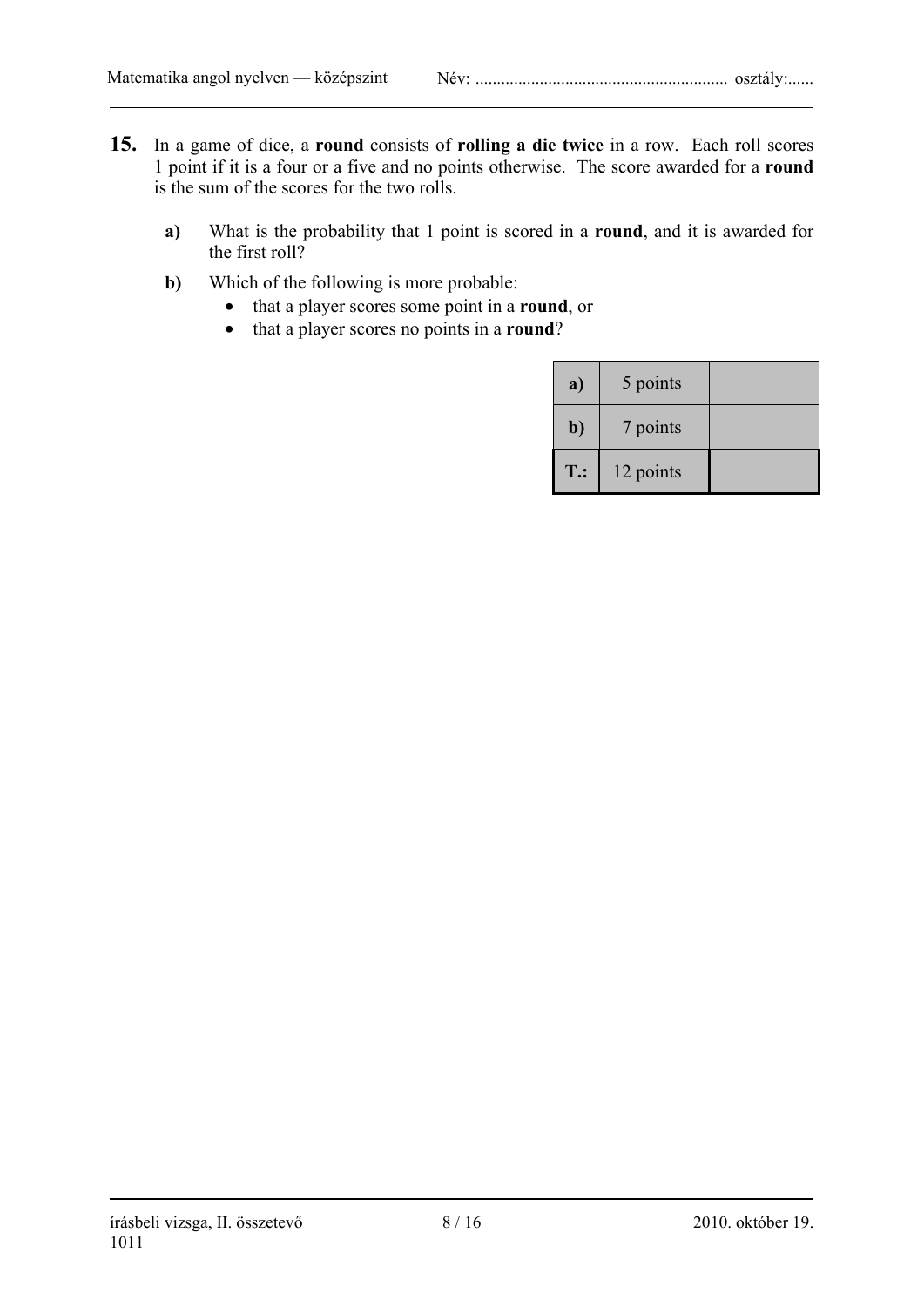| Matematika angol nyelven — középszint |  |  |
|---------------------------------------|--|--|
|---------------------------------------|--|--|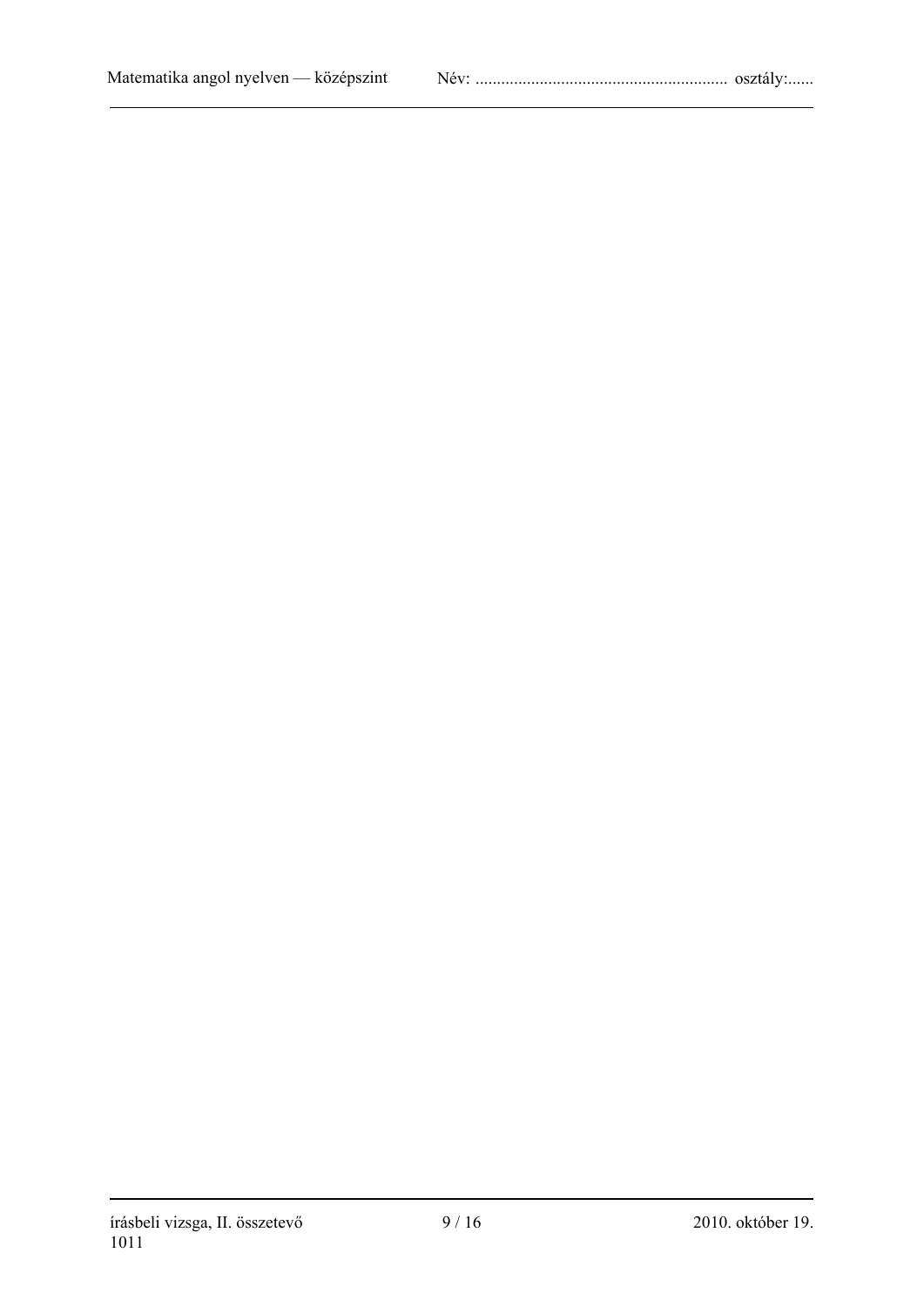### **B**

### **You are required to solve any two out of the problems 16 to 18. Write the number of the problem NOT selected in the blank square on page 3.**

#### **16.**

- **a)** The first term of an arithmetic progression is –7 and the eighth term is 14. What may be the values of *n* if the sum of the first *n* terms of the sequence is at most 660?
- **b**) The first term of a geometric progression is also –7 and its fourth term is –189. What is *n* if the sum of the first *n* terms of the sequence is  $-68\,887$ ?

| a)           | 9 points  |  |
|--------------|-----------|--|
| $\mathbf{b}$ | 8 points  |  |
| $T$ .:       | 17 points |  |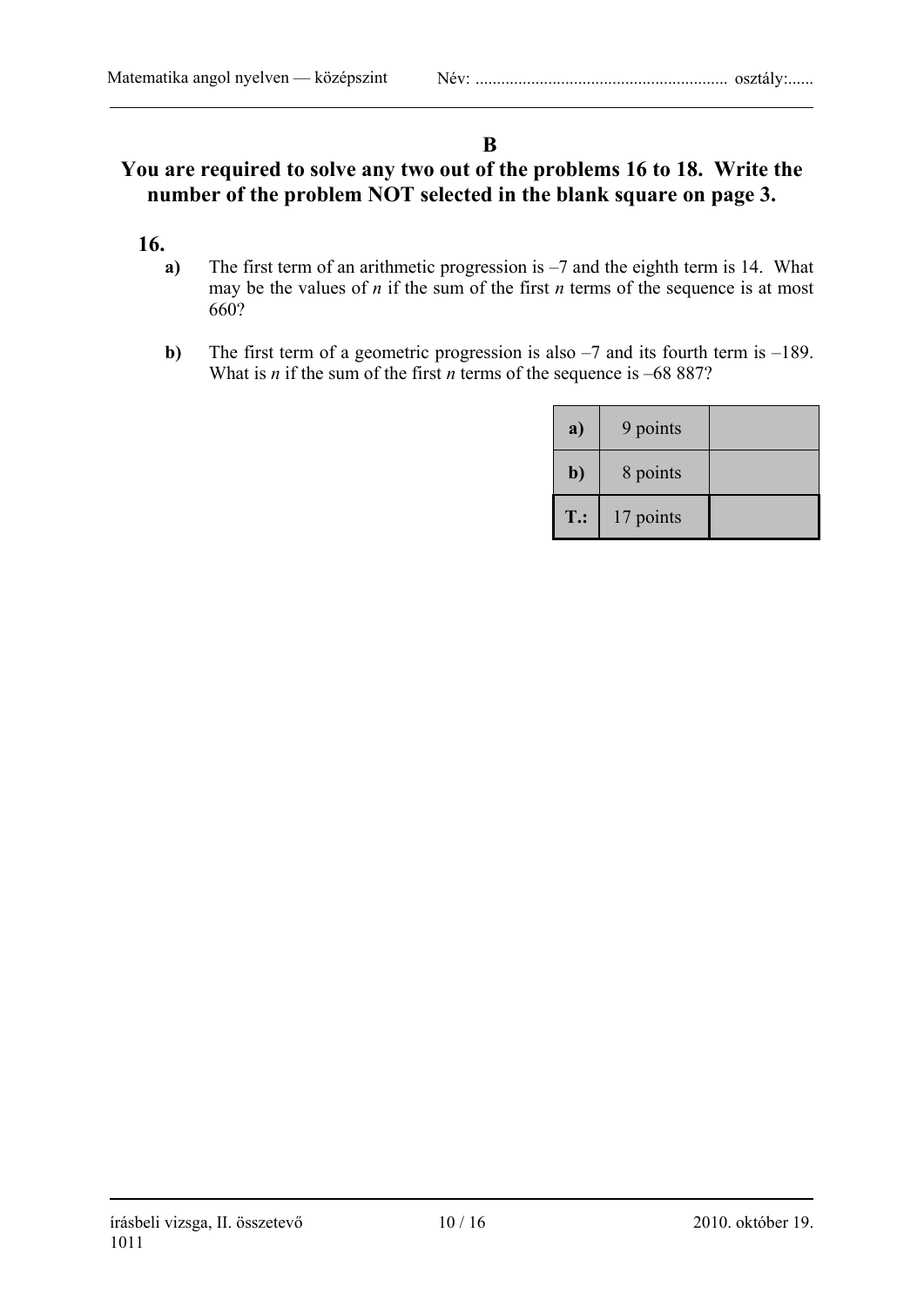| Matematika angol nyelven — középszint |  |  |
|---------------------------------------|--|--|
|---------------------------------------|--|--|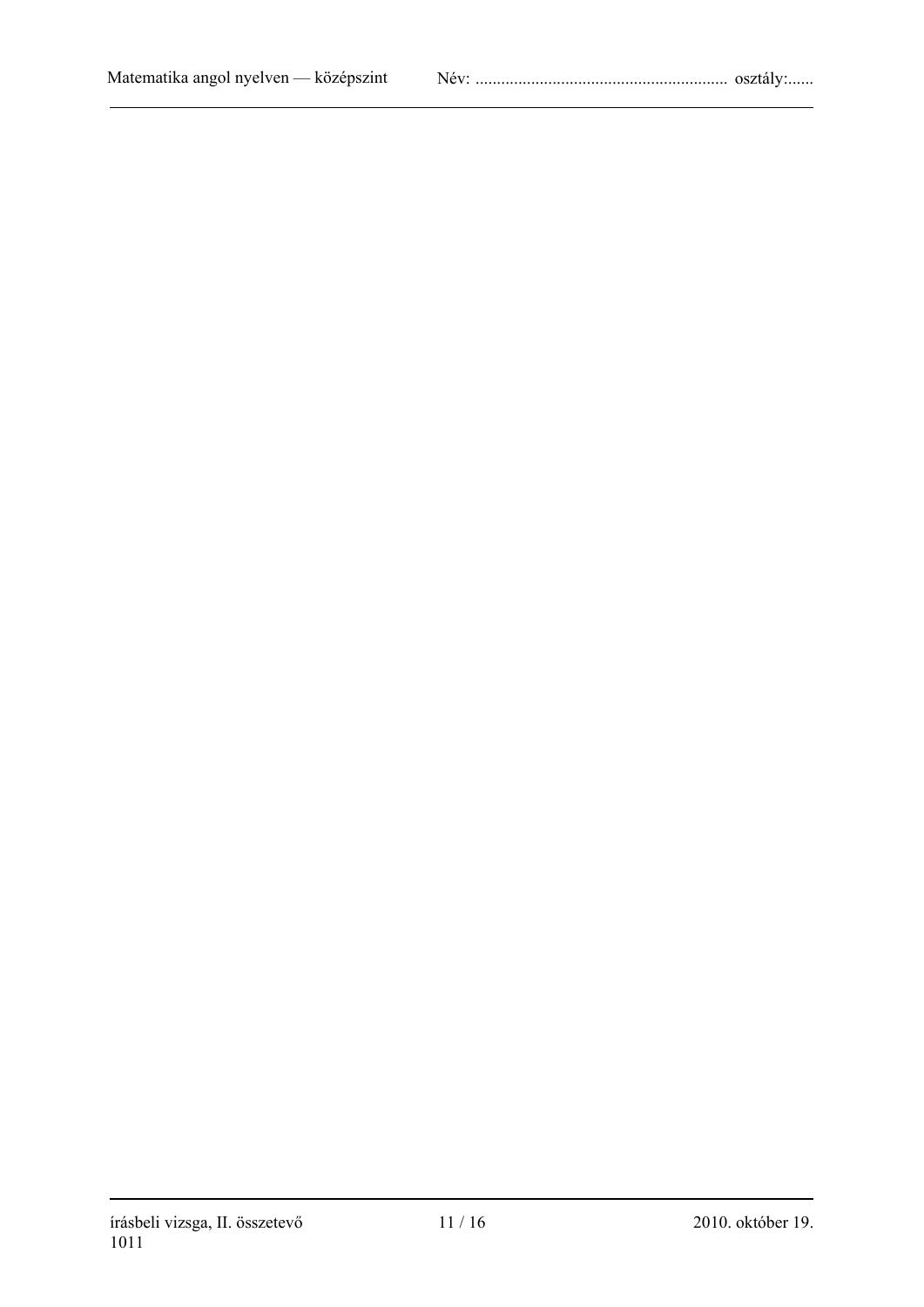#### **You are required to solve any two out of the problems 16 to 18. Write the number of the problem NOT selected in the blank square on page 3.**

**17.** The diagram shows the badge of a parachuting club. (One circular arc is centred at the vertex *A* of the regular triangle, and the other arc is centred at the midpoint of the side opposite to *A*.)

Each region of this figure is given a colour.



- **a)** Given that *a* = 2.5 cm, calculate the area of each of the three regions. Use at least two decimal places during your calculations, and round your results to one decimal place.
- **b)** In how many different ways is it possible to colour the badge if each region is coloured red, yellow, green or blue, and both of the following two conditions must hold:

(1) regions next to each other are not allowed to have the same colour;

(2) red and yellow regions are not allowed to be next to each other.

(Regions next to each other have a boundary in common.)

| a)           | 6 points  |  |
|--------------|-----------|--|
| $\mathbf{b}$ | 11 points |  |
| $T$ .:       | 17 points |  |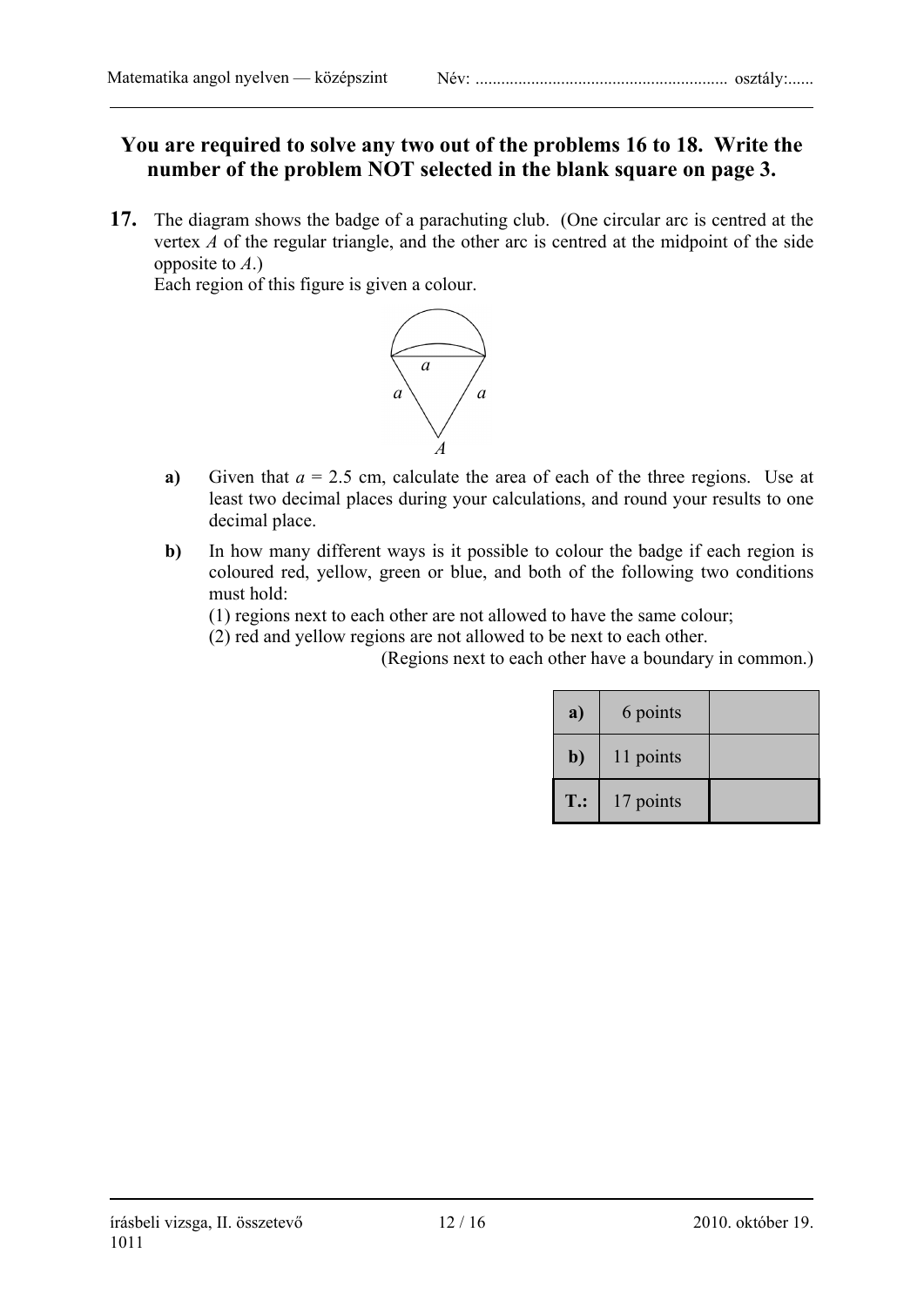| Matematika angol nyelven — középszint |  |  |
|---------------------------------------|--|--|
|---------------------------------------|--|--|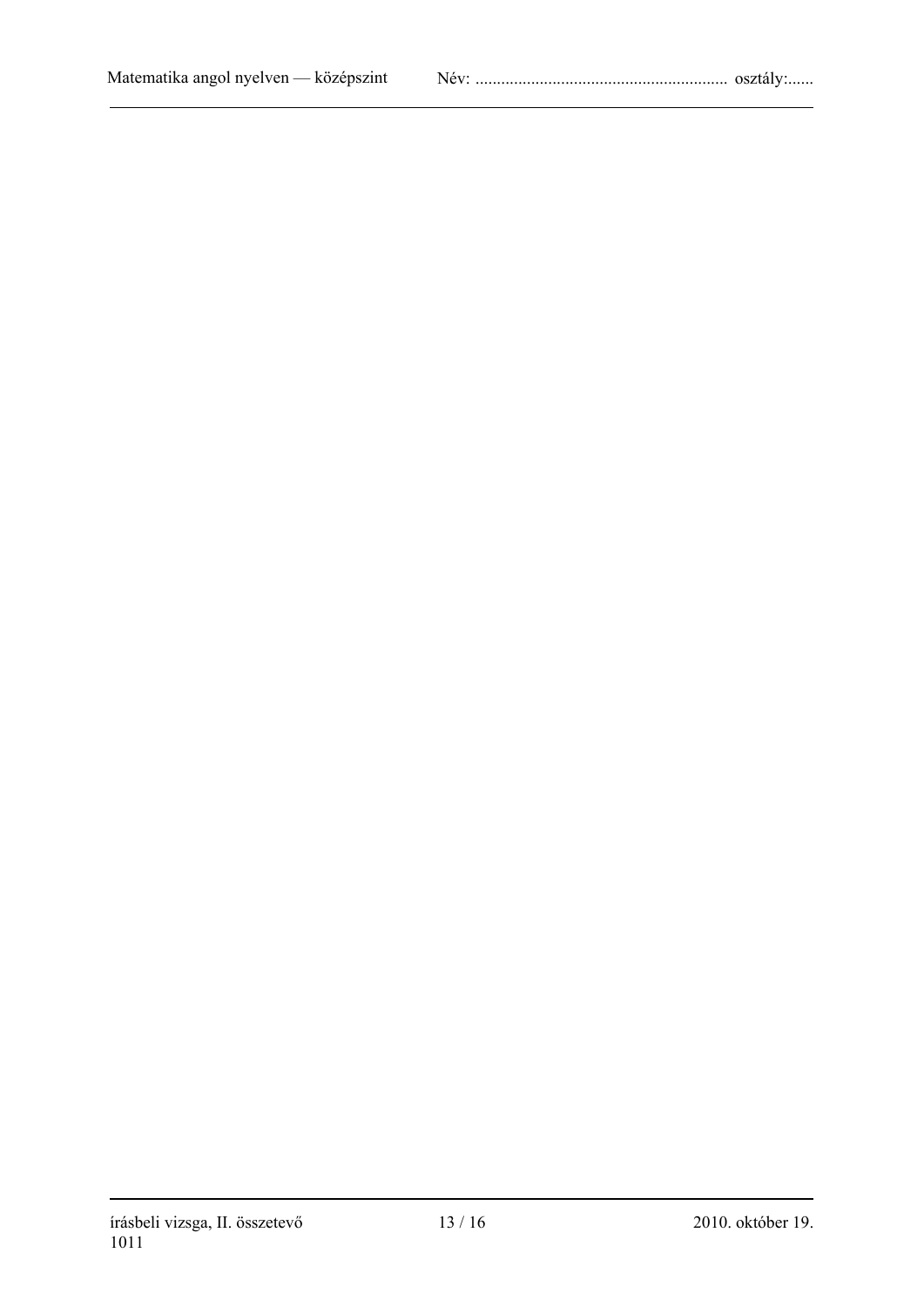#### **You are required to solve any two out of the problems 16 to 18. Write the number of the problem NOT selected in the blank square on page 3.**

**18.** 25 families were asked how much they had spent on fresh fruit last month. The results of the survey are listed in the table below.

| 3500 | 4500 | 5600 | 4000 | 6800 |
|------|------|------|------|------|
| 4000 | 3400 | 5600 | 6200 | 4500 |
| 500  | 5400 | 2500 | 2100 | 1500 |
| 9000 | 1200 | 3800 | 2800 | 4500 |
| 4000 | 3000 | 5000 | 3000 | 5000 |

(Assume that the numbers in the table are exact values.)

- **a)** On average, how much did these families spend on fresh fruit last month?
- **b)** Divide the values above into classes of range 1000 forints, starting with the classes 0 to 1000, 1001 to 2000, and so on. Represent in a bar chart the frequencies of the values in these classes.
- **c)** The 500 forints and the 9000 forints are outlying values. What is the mean of the remaining data if these outlying values are omitted from the list? What is the percentage change in the mean, and in what direction? What is the range of the new list of data obtained in this way?

(Round the mean to the nearest forint and the percentage to the nearest hundredth of a percent.)

**d)** The company carrying out the survey extended the original sample with the data of two additional families. Compared to the original mean, one of them spent 1000 forints less per month on fresh fruit, and the other spent 1000 forints more. Demonstrate by calculation that the mean was not changed by these data.

| a)           | 3 points  |  |
|--------------|-----------|--|
| $\mathbf{b}$ | 5 points  |  |
| c)           | 6 points  |  |
| d)           | 3 points  |  |
| <b>T.:</b>   | 17 points |  |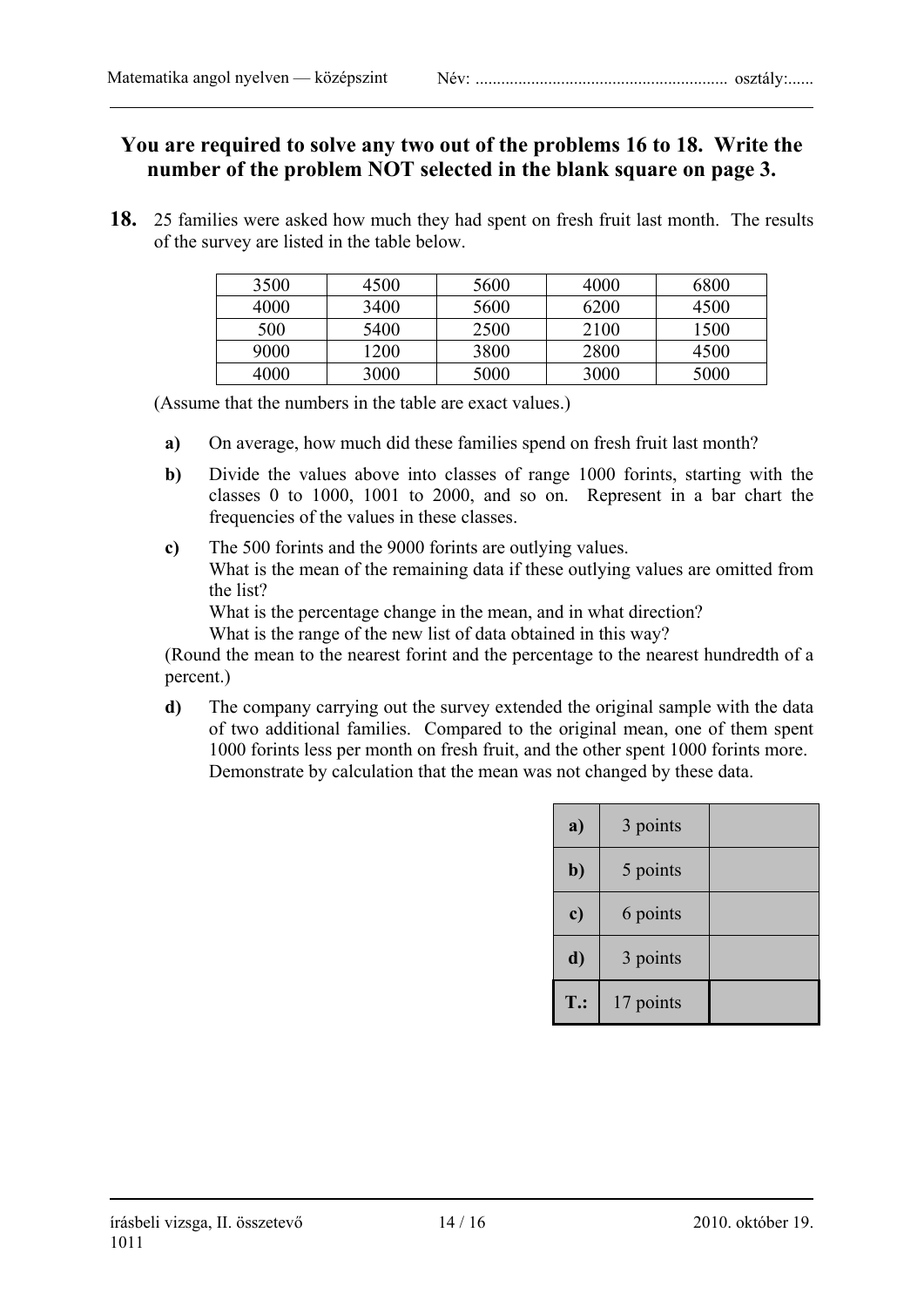| b          |          |
|------------|----------|
| Monthly    | Number   |
| expenses   | of       |
| in forints | families |
| $1 - 1000$ |          |
| 1001-2000  |          |
| 2001-3000  |          |
| 3001-4000  |          |
| 4001-5000  |          |
| 5001-6000  |          |
| 6001-7000  |          |
| 7001-8000  |          |
| 8001-9000  |          |